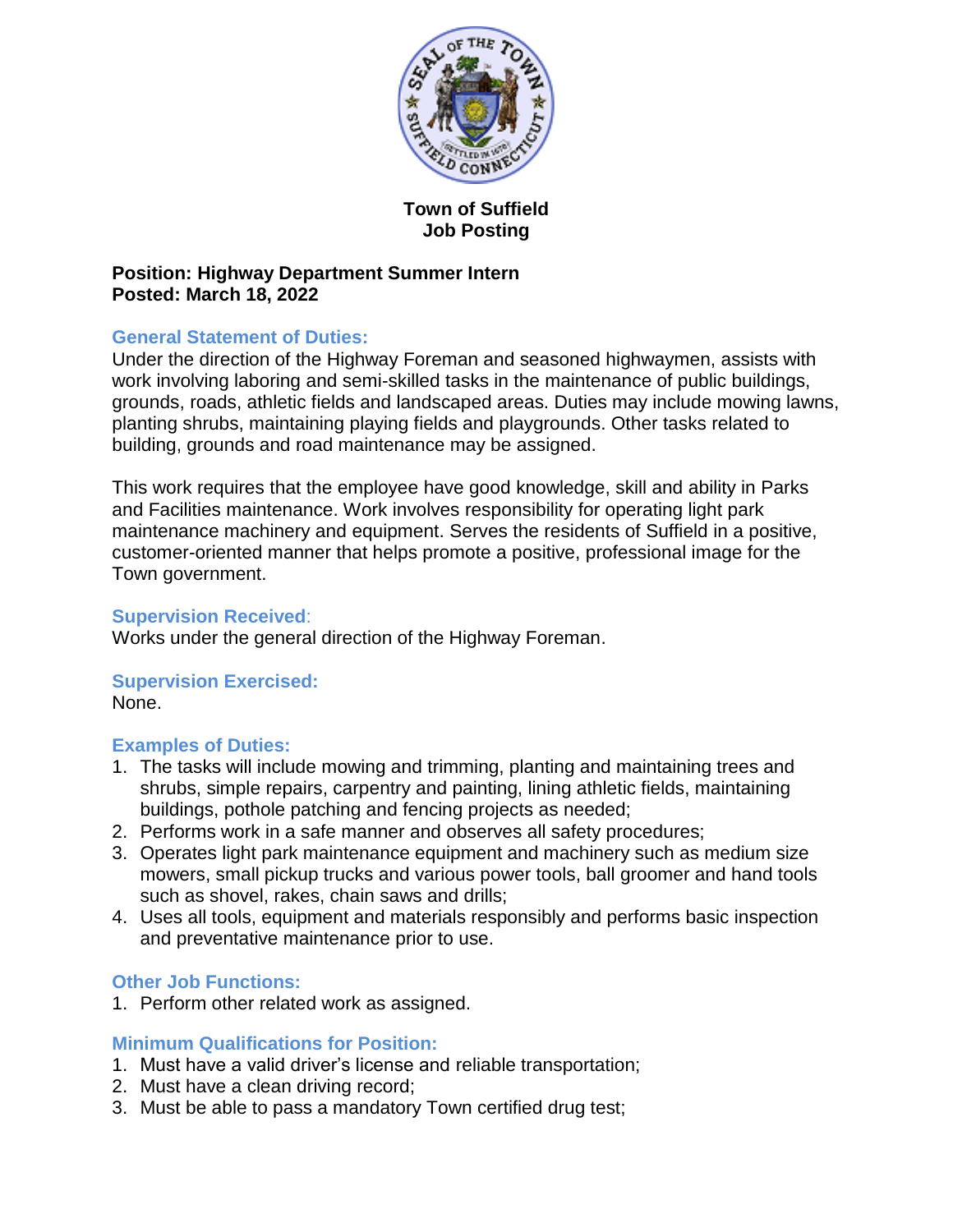- 4. Ability to follow oral and written instructions;
- 5. Good ability to perform manual labor including pushing and pulling to lifting;
- 6. Some experience with the equipment and methods of parks and facilities maintenance.

## **Knowledge, Skills and Ability:**

- 1. Ability to follow oral and written instructions;
- 2. Good ability to perform manual labor including pushing and pulling to lifting;
- 3. Some experience with the equipment and methods of parks and facilities maintenance.

## **Special Qualifications:**

- 1. Valid Connecticut Driver's License required;
- 2. Yellow T-shirts will be provided to the employee.

## **Physical Demand:**

The physical demands described here are representative of those that must be met by an employee to successfully perform the essential functions of this job. While performing the duties of this job, the employee is regularly required to use hands to handle, feel or operate objects, tools or controls and reach with hands and arms.

The position requires the employee to stand, walk, sit, climb or balance, stoop kneel, crouch or crawl the majority of the time. The employee must frequently lift and/or move up to 50 pounds and occasionally lift and/or move up to 75 pounds. Vision requirements (or corrected vision) include the employee to perform duties at utilizing close, distance, and peripheral vision, including depth perception and the ability to adjust focus.

### **Work Environment:**

The work environment characteristics described here are representative of those an employee encounters while performing the essential functions of this job.

While performing the duties of this job, the employee regularly works outside exposed to the elements of the weather. The employee frequently works near moving mechanical parts. The employee occasionally works in high places and is occasionally exposed to fumes or airborne particles and chemicals. The noise level in the work environment is occasionally loud. Proper precautionary equipment will be provided to the employee to prevent exposure to chemicals, noise, etc.

### **General Guidelines:**

The duties listed above are intended only as illustrations of the various types of work that may be performed. The omission of specific statements of duties does not exclude them from the position if the work is similar, related, or a logical assignment to the position.

The job description does not constitute an employment agreement between the employer and employee and is subject to change by the employer as the needs of the employer and requirements of the job change.